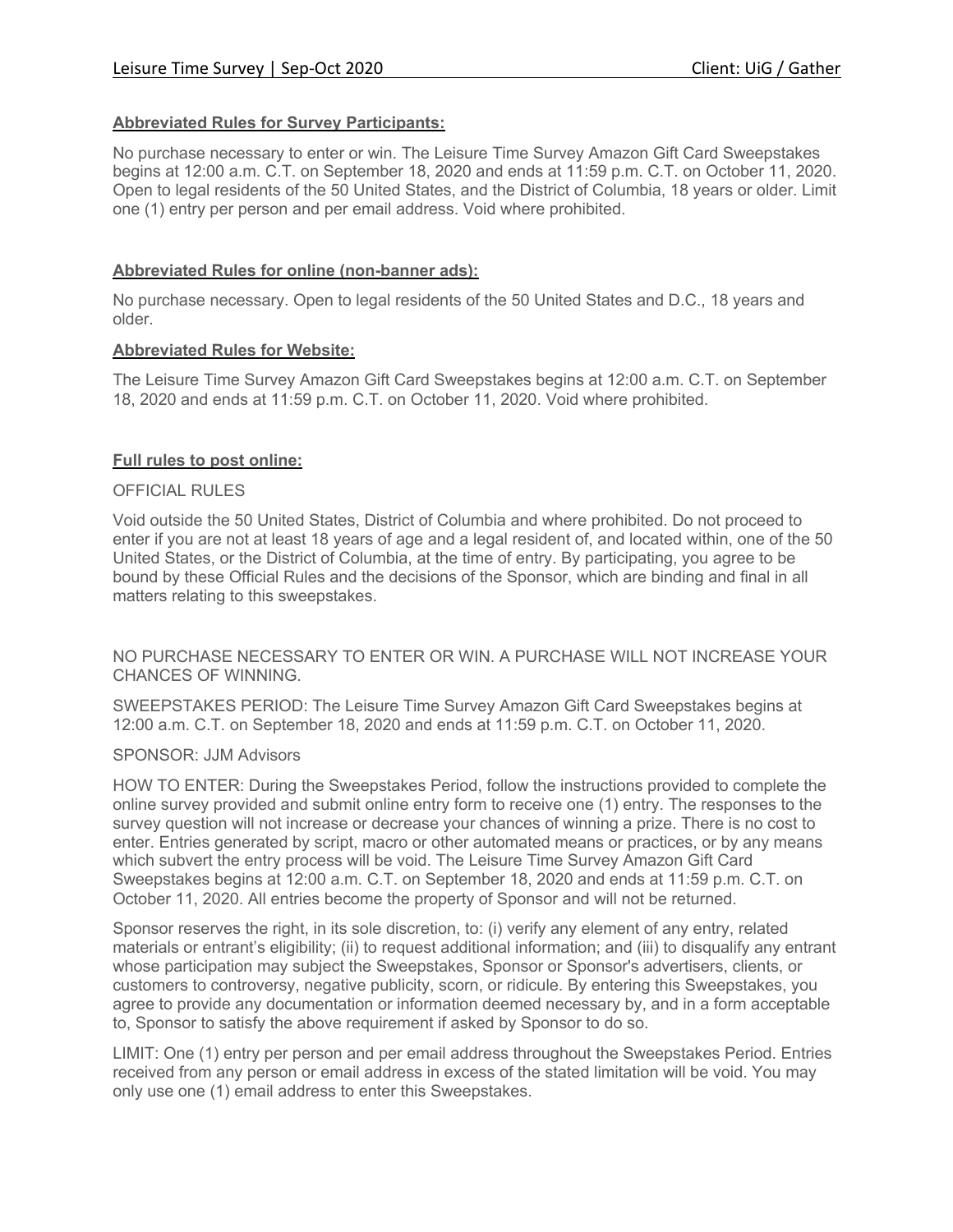ELIGIBILITY: This Sweepstakes is open to legal residents of the 50 United States and the District of Columbia, 18 years of age or older. Employees of JJM Advisors and any other organizations affiliated with the sponsorship, fulfillment, administration, prize support, advertisement or promotion of the Sweepstakes and each of their respective parents, agents, affiliates, subsidiaries, and advertising and promotion agencies, and their immediate family members (regardless of where they reside) or household members, whether or not related, are not eligible to enter or win. "Immediate family members" shall mean spouses, parents, stepparents, children, stepchildren, siblings, stepsiblings, and their respective spouses. "Household members" shall mean people who share the same residence at least three months a year.

WINNER SELECTION/DRAWING: On or about on October 12, 2020. Sponsor will conduct a random drawing from among all eligible entries received throughout the Sweepstakes Period to select 1 potential winner. Odds of winning depend upon the number of eligible entries received.

WINNER NOTIFICATION: Potential winners will be notified via email, phone and/or mail and may be required to complete and return an Affidavit of Eligibility, IRS W9 form, and Release of Liability/Publicity within ten (10) days of date of notification or an alternate winner may be selected in a random drawing from among all remaining eligible entries. If such documents are not returned within the specified time period, prize or prize notification is returned as undeliverable, Sponsor is unable to contact a potential winner or a potential winner is not in compliance with these Official Rules, prize will be forfeited and, at Sponsor's discretion, an alternate winner may be selected.

PRIZES (1): The winner will receive a \$100 Amazon gift card. Approximate Retail Value ("ARV") of each prize: \$100. The prize is awarded "as is" with no warranty or guarantee, either express or implied by Sponsor. Winners may not substitute, assign or transfer prize (or portion thereof) or redeem prize for cash, but Sponsor reserves the right, at its sole discretion, to substitute prize (or portion thereof) with one of comparable or greater value. Winner is responsible for all applicable federal, state and local taxes, if any, as well as any other costs and expenses associated with prize acceptance and use not specified herein as being provided. All prize details are at Sponsor's sole discretion. Released Parties (as defined below) disclaim all and any liability for the actual provision, quality or nature of any prize accepted by winner. The awarding of any prize is contingent upon full compliance with these Official Rules.

PRIVACY: When you enter the Sweepstakes, we collect personally identifying information about you, including your name and email address. Your information will not be sold or rented to third parties. Entrants must fully complete and submit all non-optional data requested on the entry form to be eligible. Incomplete entries are void. Entrants may be given the option to receive commercial emails from Sponsor; however, such emails are optional. Eligibility to participate in the Sweepstakes is not dependent upon entrant's consent to receive e-mails and such consent will not affect entrant's chances of winning. IF YOU DO NOT WISH TO SHARE YOUR INFORMATION, PLEASE DO NOT ENTER THIS SWEEPSTAKES.

ARBITRATION: Except where prohibited by law, as a condition of participating in this Sweepstakes, entrant agrees that: (1) any and all disputes, claims, and causes of action arising out of or connected with this Sweepstakes, or any prize (or portion thereof) awarded, shall be resolved individually, without resort to any form of class action; and exclusively by final and binding arbitration under the rules of the American Arbitration Association and held at a JJM Advisors regional office in Atlanta, GA; (2) the Federal Arbitration Act shall govern the interpretation, enforcement and all proceedings at such arbitration; and (3) judgment upon such arbitration award may be entered in any court having jurisdiction. Under no circumstances will entrant be permitted to obtain awards for, and entrant hereby waives all rights to claim punitive, incidental or consequential damages including attorney's fees or any other damages, other than for entrant's actual out-of-pocket expenses (i.e., costs associated with participating in this Sweepstakes), and entrant further waives all rights to have damages multiplied or increased.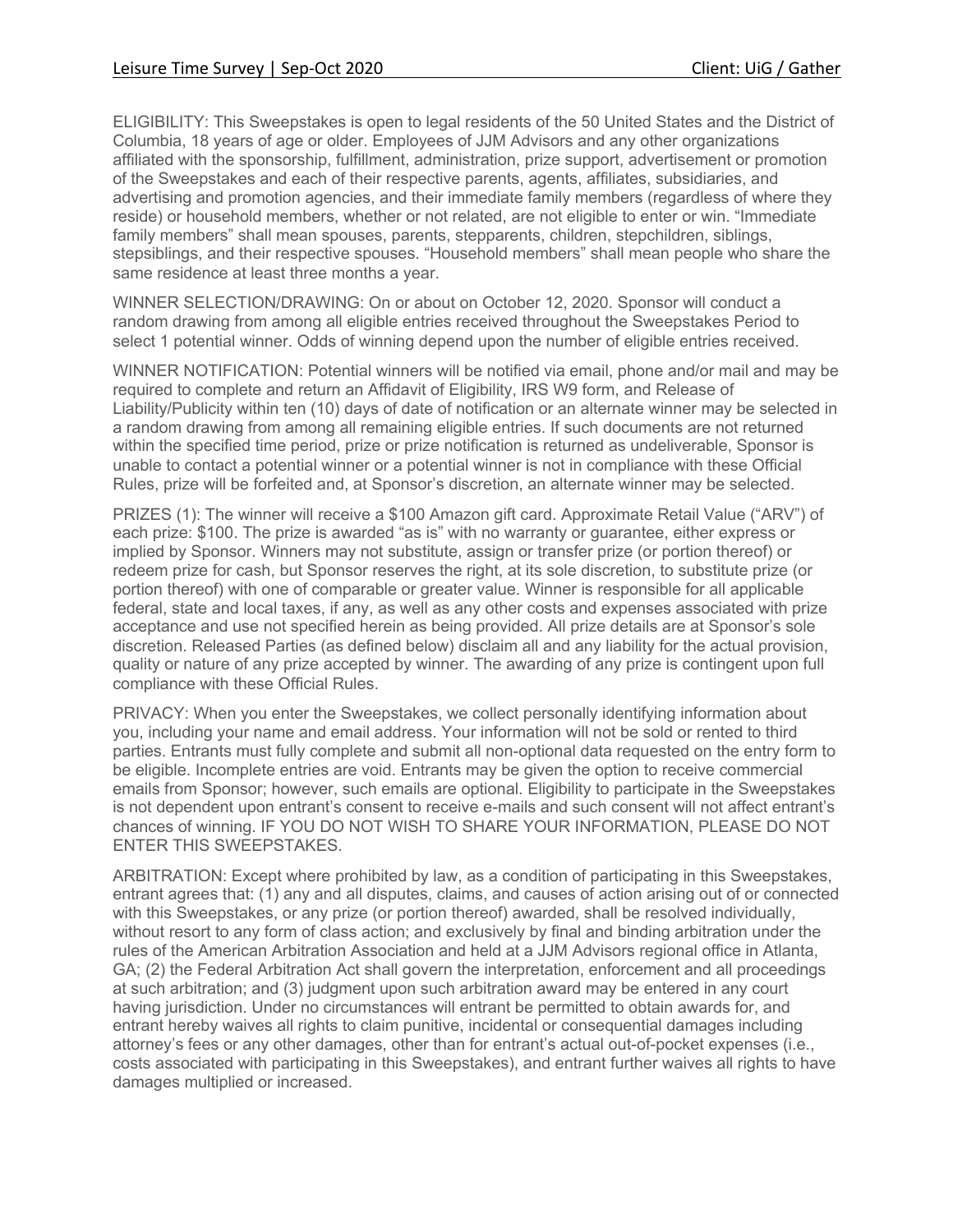RELEASES: By participating in this Sweepstakes, entrants agree to release Sponsor, JJM Advisors and any other organizations affiliated with the sponsorship, fulfillment, administration, prize support, advertisement or promotion of the Sweepstakes and each of their respective parents, agents, affiliates, subsidiaries, advertising and promotion agencies, and prize suppliers, and each of their respective officers, directors, agents, representatives and employees, as well as each of their respective successors, representatives and assigns (collectively, the "Released Parties") from any and all actions, claims, injury, loss or damage arising in any manner, in whole or in part, directly or indirectly, from participation in this Sweepstakes and/or acceptance, use or misuse of any prize (or any portion thereof).

MISCELLANEOUS: Released Parties are not responsible for lost, late, incomplete, damaged, inaccurate, stolen, undelivered, garbled or misdirected entries; or for lost, interrupted or unavailable network, server, Internet Service Provider (ISP), website, or other connections, availability or accessibility or miscommunications or failed computer, satellite, telephone or cable transmissions, lines, or technical failure or jumbled, scrambled, delayed or misdirected transmissions or computer hardware or software malfunctions, failures or difficulties, or other errors or difficulties of any kind whether human, mechanical, electronic, computer, network, typographical, printing or otherwise relating to or in connection with the Sweepstakes, including, without limitation, errors or difficulties which may occur in connection with the administration of the Sweepstakes, the processing of entries, the announcement of the prizes, or in any Sweepstakes-related materials. Released Parties are also not responsible for any incorrect or inaccurate information, whether caused by site users, tampering, hacking or by any equipment or programming associated with or utilized in the Sweepstakes. Released Parties are not responsible for injury or damage to entrants' or to any other person's computer related to or resulting from participating in this Sweepstakes or downloading materials from or use of the website. Sponsor reserves the right, in its sole discretion to disqualify any person tampering with the entry process, the operation of the web site or otherwise in violation of these Official Rules. Sponsor further reserves the right, in its sole discretion, to cancel, terminate or modify this Sweepstakes if the Sweepstakes is compromised by virus, technical corruption, nonauthorized human intervention, or any other causes which, in the sole discretion of the Sponsor, corrupt or affect the administration, security, fairness, proper play or integrity of the Sweepstakes. In the event of cancellation or termination, Sponsor reserves the right to select the potential winners in a random drawing from among all eligible, non-suspect entries received prior to date of cancellation or termination. In the event of a dispute regarding online entry, entry will be deemed made by the authorized account holder of the e-mail account associated with the entry and he/she must comply with these Official Rules. The authorized account holder is the natural person who is assigned the email address by the Internet Service Provider (ISP), on-line service provider, or other organization responsible for assigning email addresses.

CAUTION: ANY ATTEMPT TO DELIBERATELY DAMAGE THE WEBSITE OR UNDERMINE THE LEGITIMATE OPERATION OF THIS SWEEPSTAKES IS A VIOLATION OF CRIMINAL AND CIVIL LAWS, AND SHOULD SUCH AN ATTEMPT BE MADE, SPONSOR WILL DISQUALIFY ANY SUCH INDIVIDUAL AND RESERVES THE RIGHT TO SEEK DAMAGES (INCLUDING ATTORNEYS' FEES) AND OTHER REMEDIES FROM ANY SUCH INDIVIDUAL TO THE FULLEST EXTENT PERMITTED BY LAW.

Except where prohibited by law, entry constitutes permission to use each entrant's name, hometown (city and state), voice, biographical information, likeness, photograph and any statements regarding this Sweepstakes in all media now known or hereafter discovered, for any purpose, including without limitation, in connection with, and to promote, market or advertise, the Sweepstakes, in whole or in part, without review, approval, credit or attribution, notification or payment from or to entrant or any person or entity, worldwide, in perpetuity, or on a winner's list, if applicable. Sweepstakes is subject to all applicable U. S. federal, state and local laws and regulations.